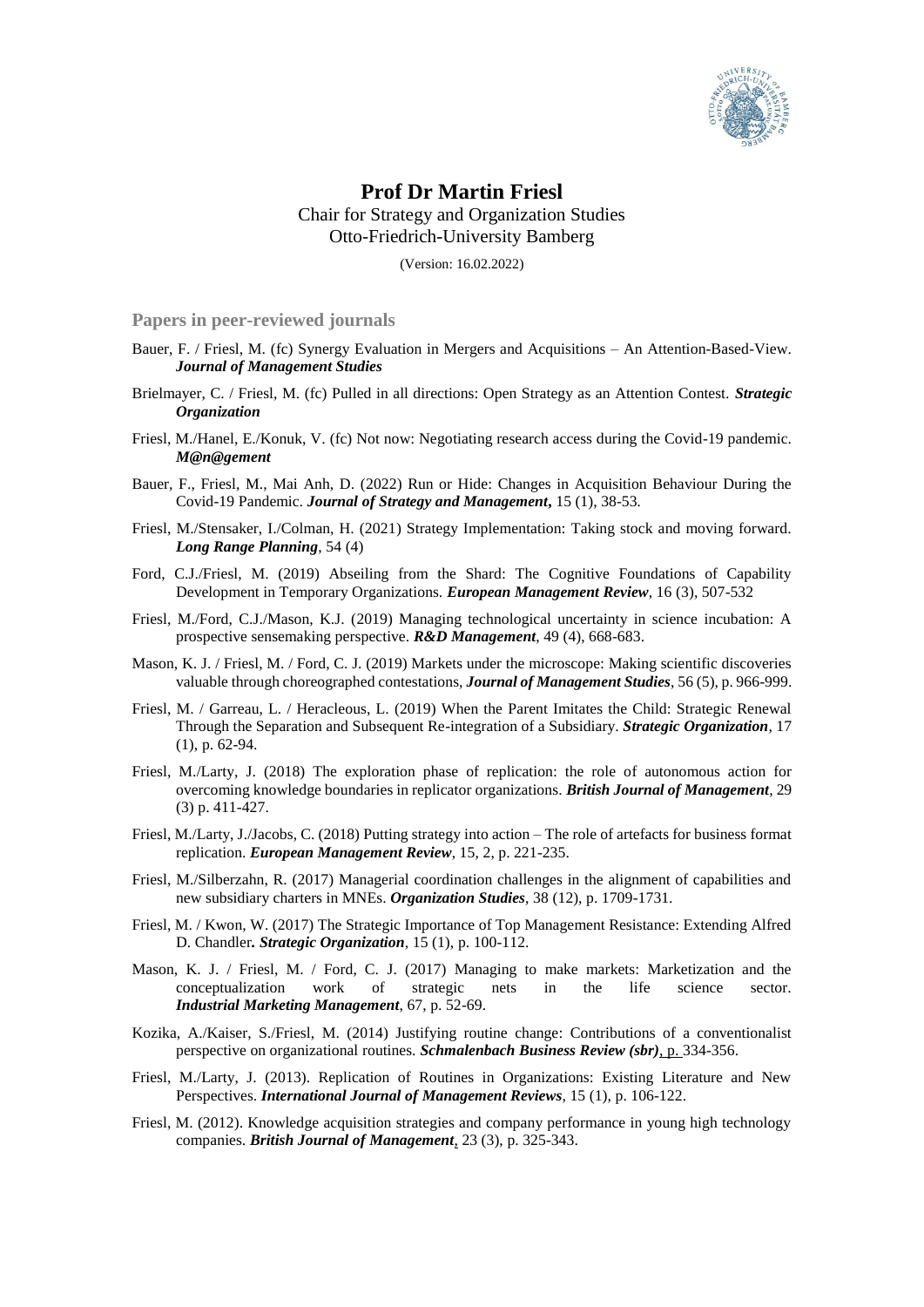

- Friesl, M. / Silberzahn, R. (2012). Challenges in establishing global collaboration: Temporal, strategic and operational decoupling. *Long Range Planning*, 45, p. 160-181.
- Friesl, M./Sackmann, S. A./Kremser, S. G. (2011) Knowledge sharing in new organizational entities: The impact of hierarchy, organizational context, micro-politics and suspicion, *Cross Cultural Management: An International Journal,* 18 (1), p. 71 – 86.
- Sackmann, S.A./Eggenhofer-Rehart, P./Friesl, M. (2009). Sustainable Change: Long-term efforts toward developing a learning organization*. Journal of Applied Behavioral Science*, 45 (4), p. 521-549.
- Silberzahn, R./Friesl, M. (2009). How to become global? Categorization of change projects and their contribution to a global change initiative. *International Journal of Knowledge, Culture and Change in Organizations*, 9 (3), p. 21-34.
- Sackmann, S.A./Friesl, M. (2007). Cultural impacts on knowledge sharing in project teams Results from a simulation study. *Journal of Knowledge Management*, 11 (6), p. 142-156.

## **Awards**

- 2019: Best Reviewer Award: Business Research
- 2018: British Academy of Management Best Full Paper Award (with Katy Mason and Chris Ford)
- 2016: Service Award Strategic Management Society Conference, Berlin
- 2014: IJMR Best Reviewer Award
- 2013: Best Practice-Oriented Paper Award Academy of Management SAP Interest Group
- 2012: Nominated for Best Practice Implications Award Strategic Management Society Conference, Prague
- 2011: Outstanding Reviewer Award Strategy Practice IG Strategic Management Society Conference, Miami
- 2010: Finalist for Best Practice Implications Award Strategic Management Society Conference, Rome.

**Chapters, articles in newspapers and magazines**

- Friesl, M. (2021). Unternehmensverantwortung und CSR in der Krise. Beitrag im Rahmen der Reihe "5 Fragen an…" im *Forum Wirtschaftsethik*. [https://www.forum-wirtschaftsethik.de/U](https://www.forum-wirtschaftsethik.de/)nternehmensverantwortung-und-csr-in-der-krise-5-fragen-an-prof-dr-martin-friesl/
- Friesl, M. (2021) Is that still us? Why technology driven change requires a serious look in the mirror. https://www.nhh.no/en/research-centres/digital-transformation-hub/
- Friesl, M. (2021) Wie hängt das alles bloß zusammen? Organisationskultur und 'implizite' Koordination. In "*Sonja Sackmann und der Lehrstuhl für Arbeits- und Organisationspsychologie - ein freies Kulturassessment*" (Festschrift zur Emeritierung von Prof. Sonja Sackmann)
- Bauer, F.; Friesl, M.; Ort, K. (2020) Den Synergiesprung wagen mit LEAP-R. M&A Review. 4/2020, 31. Jahrgang. 88-93.
- Friesl, M./Ramkumar, R. (2019) Rethinking digital strategy. *Director Magazine*, 23.05.2019.
- Friesl, M. (2018) Is this the end of strategy as we know it? *EFMD Global Focus*, 12, p. 16-19.
- Friesl, M. (2018) Business schools under attack, must fight back. *University World News*, 1/06/2018 Friesl, M. (2018) Why Unilever is right to consolidate its headquarters in Rotterdam, *The Conversation*, 5/03/2018
- Friesl, M. (2018) The secret ingredient that made Netflix a world beater could lead to its demise, *The Conversation*, 16/7/2018
- Friesl, M. (2015). The future of traditional TV looks bleak, and it shouldn't worry us. *The Conversation*, 27.08.2015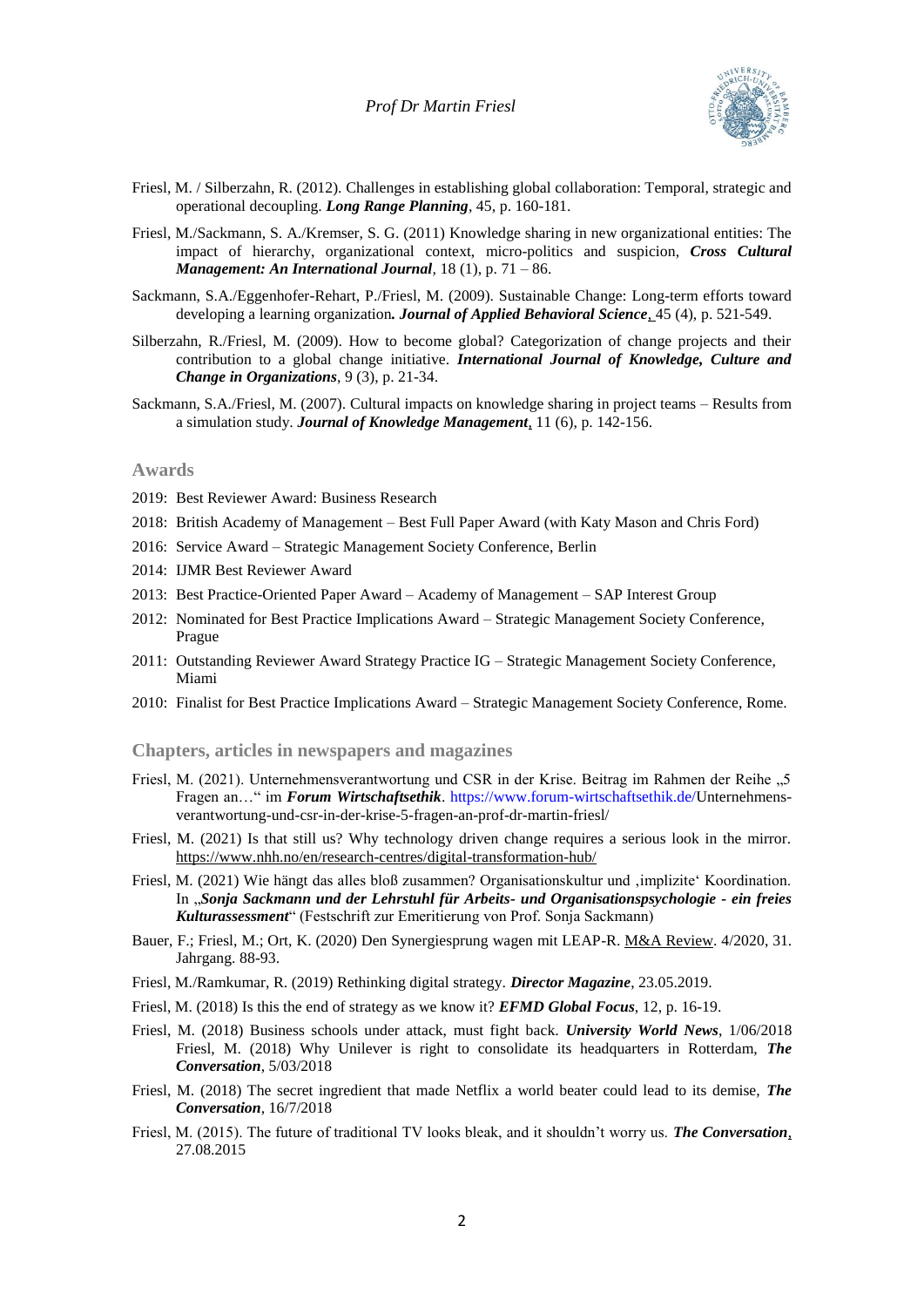

- Friesl, M./Silberzahn, R. (2010). Implementierung von Dientsleistungskooperationen im internationalen Kontext. *Zeitschrift Führung + Organisation*, 3/2010, p. 164-170
- Friesl, M./Sackmann, S.A. (2010). Kaizen und Führungskultur: Strategische Neuausrichtung eines Unternehmens der Hausgeräteindustrie. *Industrie Management*,1, p. 49-52.
- Sackmann, S.A./Friesl, M. (2010). Serviceorientierung als Kulturaspekt Beiträge der aktuellen Unternehmenskulturforschung. In Bruhn, M./Stauss, B. (Hrsg.) *Serviceorientierung im Unternehmen. Forum Dienstleistungsmanagement*, Gabler, Wiesbaden, p. 419-442.
- Friesl, M. (2009). Wissensmanagement in komplexen Projekten Spannungsfelder im wissensorientierten Projektmanagement. *Zeitschrift Personalführung,* 12, p. 36-41.
- Friesl, M. (2009). Flexible Projektorganisationen: Projektorganisationen zur Steuerung strategischer Veränderungsprozesse. *Industrie Management*, (4), p. 17-20.
- Friesl, M./Fiechter, C. (2009). Lernen fördern. *Personal – Zeitschrift für Human Ressource Management*, (6), p. 37-39.
- Friesl, M. (2009). Wissensaustausch: Von jungen Unternehmen lernen. *Wissensmanagement,* 11 (2), p. 34-35.
- Sackmann, S.A./Friesl, M./Kremser, S. (2009). Organisationskultur ein wesentlicher Einflussfaktor für den effektiven Umgang mit Wissen in wissensintensiven Projektorganisationen der Bundeswehr. In Dengg, O. (Hrsg.) *Unternehmenskultur und soziales Handeln*. Band 2. Erkenntnisse und Nutzen für militärische Organisationen. Wien. S. 61-90.
- Friesl, M. (2008). Kompetenzmanagement und Unternehmenserfolg Wodurch zeichnen sich erfolgreiche junge Technologieunternehmen aus? *Aktuelles aus der Forschung Universität der Bundeswehr*, 3/2008
- Fiechter, C./Friesl, M./Opolony, C./Worch, M (2008). Erlernbares Wissensmanagement für Projektorganisationen - aktueller Sachstand zu ausgewählten CD&E-Themen aus Sicht der Luftwaffe; *Wehrtechnik,* 40 (4), S.118-122.
- Fiechter, C./Friesl, M./Opolony, C. (2008). Luftwaffe: Wissensbarrieren vermeiden; *Wissensmanagement,* 10 (5), S. 36-39.

## **Published Teaching Cases**

- Friesl, M. and Hanel, E. (2023) Barking Mad? Mars' and Nestlé's diversification into veterinary clinics. In Whittington, R. / Regner, P./Angwin, D./Johnson, G./Scholes, K. *Exploring Strategy*. 13<sup>th</sup> Edition
- Johnson, G. and Friesl, M. (2023) Making Siemens ready for a digital future. In Whittington, R. / Regner, P./Angwin, D./Johnson, G./Scholes, K. *Exploring Strategy*. 13th Edition

## **Invited Presentations**

- 2022: Taking individual choices seriously: How self-selection influences strategy work. SIME Seminar, King's College, London. 09.02.22
- 2022: Lost in Covid Silver lining or business as usual? MADiscover Webinar 09.02.22.
- 2021: Siemens AG: The Culture Angle. Joint presentation with Gerry Johnson (Lancaster University) at Exploring Strategy Workshop 22.06.2021.
- 2021: It'll be ok: Building on and breaking with the past to move on, NHH / RACE Corporate Workshop, 27.05.2021
- 2021: Developing Research for Publication. Virtual Seminar at Andrássy Universität Budapest, 29.- 30.04.2021
- 2021: Asset Light Acquisitions. Webinar organized by M&A Review, 25<sup>th</sup> March 2021
- 2021: No Future: Sensemaking in Instances of Deliberate Organizational Closure. Seminar at University Paris-Dauphine, 8<sup>th</sup> March.